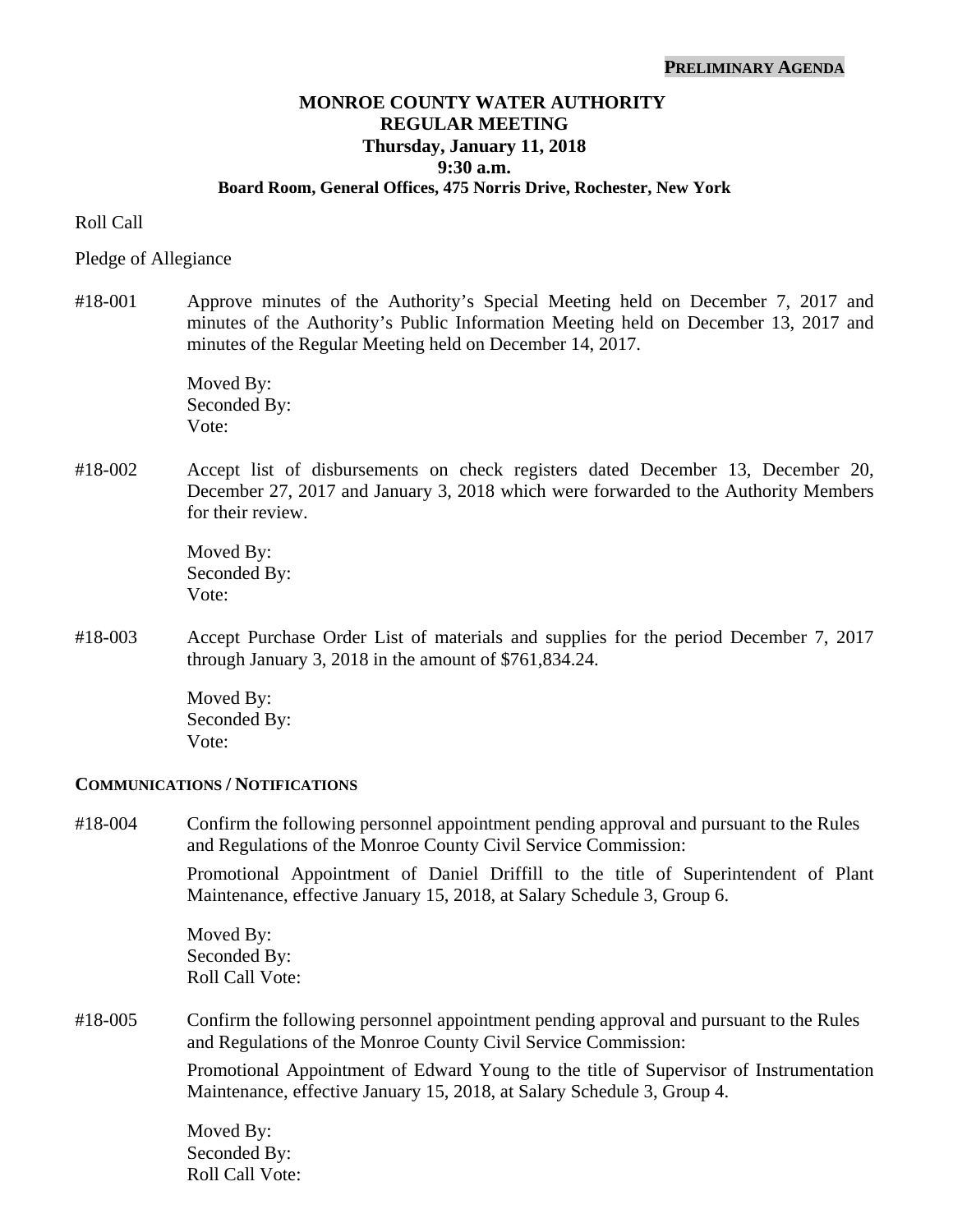## MONROE COUNTY WATER AUTHORITY REGULAR MEETING – January 11, 2018

#18-006 Confirm the following personnel appointment pending approval and pursuant to the Rules and Regulations of the Monroe County Civil Service Commission:

Promotional Appointment of Jason Bellows to the title of Assistant Instrumentation and Control System Specialist, effective January 15, 2018, at Salary Schedule 3, Group 1.

Moved By: Seconded By: Roll Call Vote:

#18-007 Confirm the following personnel appointment pending approval and pursuant to the Rules and Regulations of the Monroe County Civil Service Commission:

> Promotional Appointment of Richard Liberi to the title of Electrical and Instrumentation Mechanic II, effective January 15, 2018, at Salary Schedule 4, Group 5, Step 9.

Moved By: Seconded By: Roll Call Vote:

#18-008 Confirm the following personnel appointment pending approval and pursuant to the Rules and Regulations of the Monroe County Civil Service Commission:

> Promotional Appointment of Anthony Geraci to the title of Electrical and Instrumentation Mechanic II, effective January 15, 2018, at Salary Schedule 4, Group 5, Step 9.

Moved By: Seconded By: Roll Call Vote:

#18-009 Confirm the following personnel appointment pending approval and pursuant to the Rules and Regulations of the Monroe County Civil Service Commission:

> Promotional Appointment of David Hendershott to the title of Mechanical Maintenance Technician, effective January 15, 2018, at Salary Schedule 4, Group 8, Step 8.

Moved By: Seconded By: Roll Call Vote:

# #18-010 Confirm the following personnel appointment pending approval and pursuant to the Rules and Regulations of the Monroe County Civil Service Commission:

Promotional Appointment of Kim Lukasiewicz to the title of Office Clerk III, effective January 15, 2018, at Salary Schedule 5, Group 2, Step 7.

Moved By: Seconded By: Roll Call Vote: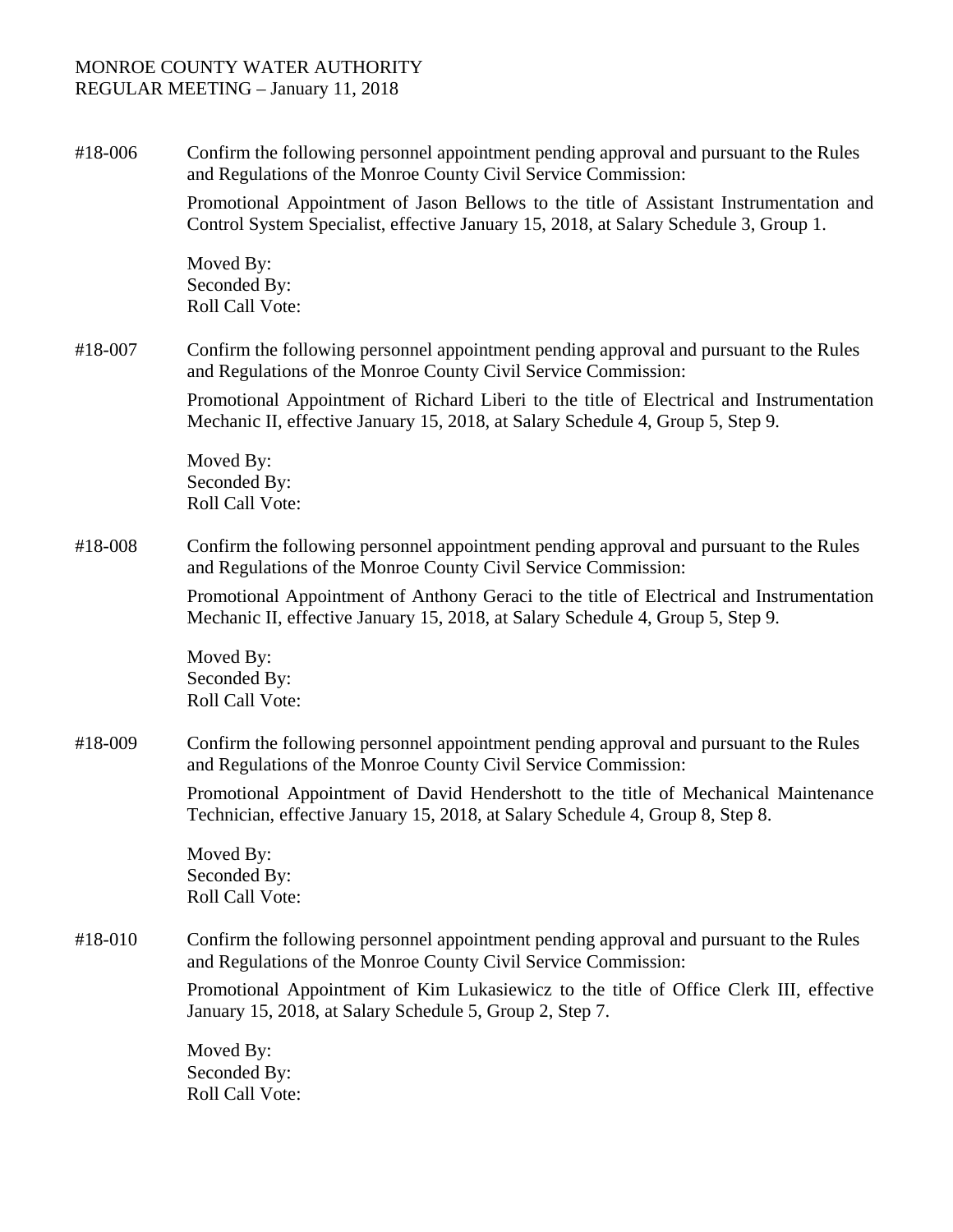# MONROE COUNTY WATER AUTHORITY REGULAR MEETING – January 11, 2018

#18-011 Authorize the **purchase of Two (2) New 2018 John Deere 310SL Backhoe Loaders,** under NYS OGS Contract #PC67075, NJPA Contract #032515-JDC, Group 40625 (Heavy Equipment) Award PGB-22792 – from John Deere Shared Services d/b/a John Deere Construction Sales (delivery by authorized reseller, Five Star Equipment Inc., Rochester NY), at an approximate net cost of \$125,200 with trade-in of two (2) existing MCWA backhoes (Unit #107 and Unit #115).

> Moved By: Seconded By: Roll Call Vote:

#18-012 Authorize the **purchase of One (1) New 5000 lb. Doosan G25N-7 LP Pneumatic Tire Forklift**, under NYS OGS Contract PC67141 Group 40625 (Heavy Equipment) Award PGB-22792 – from Clark Equipment Company d/b/a Doosan Infracore Construction Equipment America, at a cost of \$21,886.

> Moved By: Seconded By: Roll Call Vote:

#18-013 Authorize the **use of Monroe County Contract** #1104-16 – SAP Contract #4700007380 **Collision Repair, Vehicle** (currently awarded to Hawk Frame & Axle, Inc.) **for collision repair of MCWA vehicles and equipment**, in an estimated amount of \$50,000 through the current contract period ending December 31, 2018.

> Moved By: Seconded By: Roll Call Vote:

#18-014 Authorize the **procurement of security equipment, including security equipment, software, product installation, systems integration and maintenance** under the terms of New York State Contract Group 77201, Contract No. PT64310 held by Technical Systems Group, Inc., for an estimated amount of \$150,000 per year with an initial term of one-year, with the option to extend for one additional one-year term.

> Moved By: Seconded By: Roll Call Vote:

#18-015 The Members of the Authority expressly make the following determinations for all awards of Procurement Contracts made during this meeting: (i) the proposed awardee has been found to be responsible; (ii) the proposed awardee complied with the State Finance Law provisions regarding Permissible Contacts (as defined in the Authority's Procurement Disclosure Policy); (iii) the proposed awardee has (or will prior to the final award being effective) complied with the State Finance Law provisions that require disclosure of all information required to be in the Authority's Solicitation Materials (as such term is defined in the Authority's Procurement Disclosure Policy); and (iv) the procurement process did not involve conduct that is prohibited by the Public Officers Law, the Authority's Procurement Disclosure Policy, and the Authority's Code of Ethics and Conflict of Interest Policies.